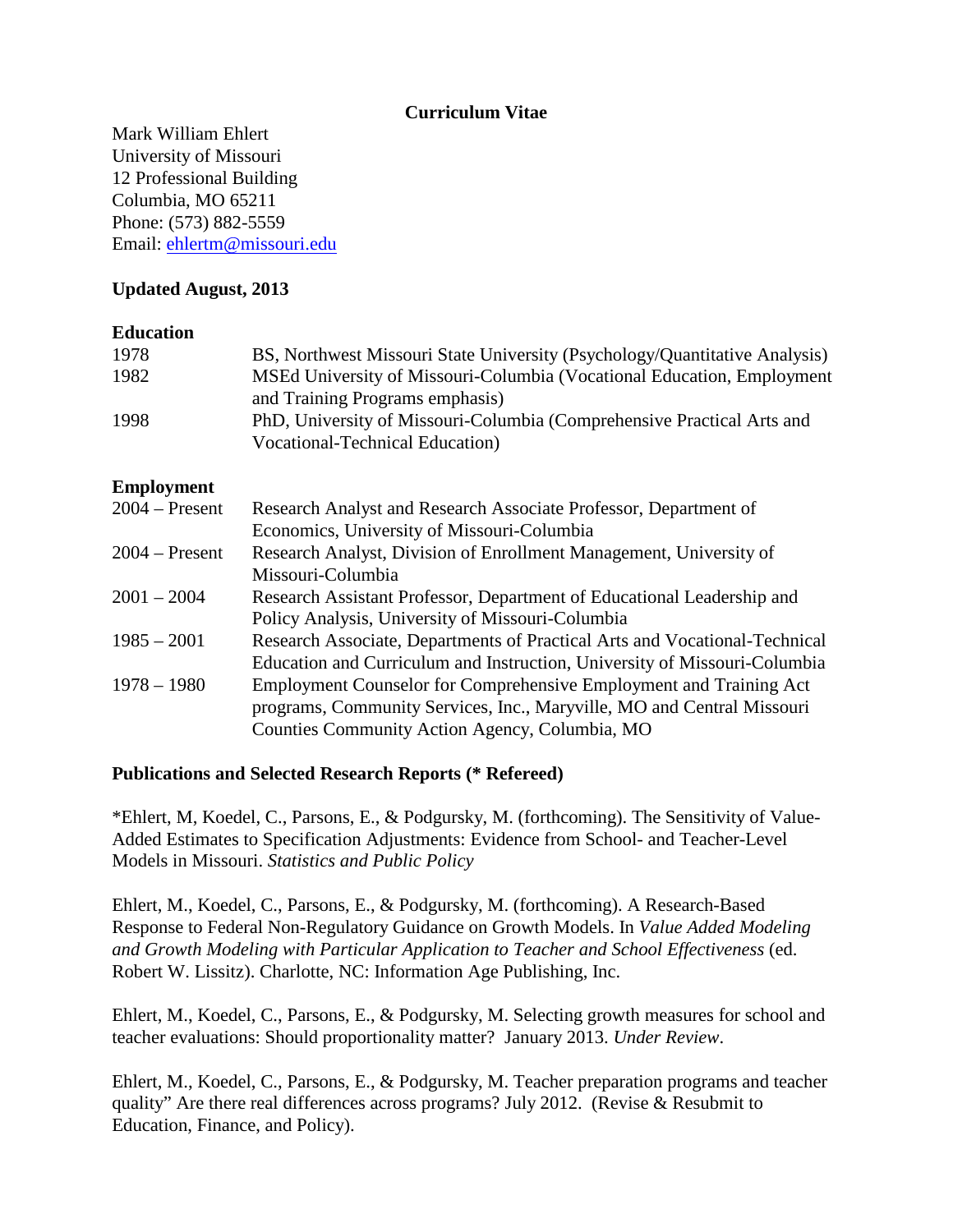Ehlert, M., Koedel, C., Parsons, E. & Podgursky, M. (forthcoming). A research-based response to federal non-regulatory guidance on growth models. In Value Added Modeling and Growth Modeling with Particular Application to Teacher and School Effectiveness (ed. Robert W. Lissitz). Charlotte: Information Age Publishing, Inc.

Southwestern Bell Science Education Center (2004, 2005, 2006, 2007, 2008, 2009, 2010, 2011). Evaluation of professional development projects: Missouri Department of Higher Education Improving Teacher Quality Grants -- cycle 1 through cycle 8 external evaluation reports (contributing researcher and author). All reports available at<http://www.pdeval.missouri.edu/>

Springer, M., Lewis, J., Ehlert, M. et al. (2010). District Awards for Teacher Excellence Program: Final Evaluation Report, National Center on Performance Incentives, Vanderbilt University.

http://www.performanceincentives.org/ncpi-publications/Technical-Reports-and-Monographs/index.aspx.

Taylor, L., Springer, M., & Ehlert, M. (2009). Teacher-designed performance-pay plans in Texas. In Springer, M., editor, Performance Incentives: Their Growing Impact on American K-12 Education, Brookings Institution, Washington D.C.

Pantal, M., Podgursky, M., Ehlert, M., & Hull, A. (2008). An Exploratory Analysis of the Content and Availability of State Administrative Data on Teacher Compensation (NCES 2008- 601). National Center for Education Statistics, Institute of Education Sciences, U.S. Department of Education. Washington, DC. http://nces.ed.gov/pubsearch/pubsinfo.asp?pubid=2008601.

\*Mountford, M., Ehlert, M., Machell, J., & Cockrell, D. (2007). Traditional and personal admissions criteria: predicting candidate performance in US educational leadership programmes. International Journal of Leadership in Education, 10(2), pp 191-210.

\*Abell, S. K., Lannin, J. K., Marra, R. M., Ehlert, M. W., Cole, J. S., Lee, M. H., Park Rogers, M.A., & Wang, C.-Y. (2007). Multi-site evaluation of science and mathematics teacher professional development programs: The project profile approach. Studies in Educational Evaluation, 33, 135-158.

Podgursky, M.& Ehlert, M. (2006).The Kansas City Math and Science Teaching Workforce. Prepared for E. W. Kauffman Foundation.

Podgursky, M. & Ehlert, M. (2005). What happens if they aren't "proficient?" The predictive validity of a high school state assessment. Paper prepared for Learning from Longitudinal Data in Education conference hosted by the Urban Institute.

\*Weber, M., Ehlert, M. (2005). Relationships between students' scores on performance assessments (PA) and paper and pencil tests (PPT) in a foods preparation course. Journal of Hospitality and Tourism Education.

Podgursky, M. & Ehlert, M. (2003). A statistical profile of the KCMSD teaching workforce with a special emphasis on teacher training." Prepared for E. W. Kauffman Foundation.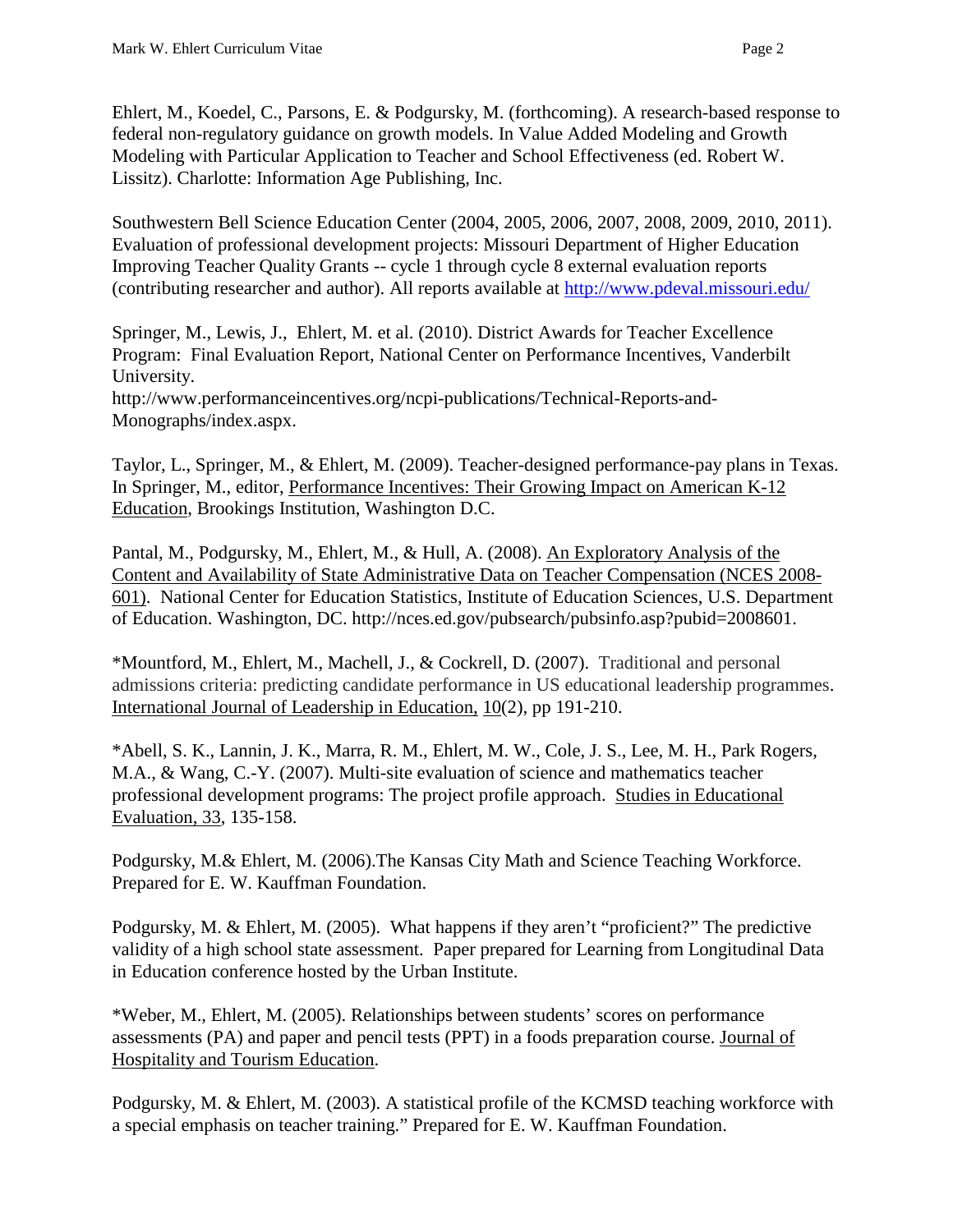\*Podgursky, M., Ehlert, M., Monroe,R., Watson, D., Wittstruck, J. (2003). Student loan defaults and enrollment persistence. Journal of Financial Aid, 32(3).

Consortium for Educational Policy Analysis (2002 and 2003). Public education evaluation report (PEER) (contributing author).

Consortium for Educational Policy Analysis (2002). Final evaluation report for the Marion M. Kauffman foundation's Successful Schools Program (leadership, organization, and contributing author).

Podgusky, M., Ehlert, M., Watson, D., Monroe, R. (2001). Teacher characteristics and student test performance. Teacher Quality and Student Achievement Gaps: Statistical Indicators of the Quantity and Academic Quality of New Missouri Public School Teachers. Research report prepared for the K-16 Committee, Jefferson City, Missouri.

Ehlert, M., Mueser, P., Troske, K. (2001). Estimates of outcomes for participants receiving different services in the Missouri workforce development system: Program year 1997. Research report for the Missouri Employment and Training Council, Jefferson City, Missouri.

Podgursky, M., Watson, D., & Ehlert M. (2000). Report on the recruitment and retention of Missouri's public school teachers, (2000). Research report for the Missouri Department of Elementary and Secondary Education, Jefferson City, Missouri.

Podgursky, M., Ehlert, M., Watson, D., Monroe, R. (2000). Student loan defaults and persistence. Paper presented to the Seventeenth Annual Student Financial Aid Research Network Conference, St. Louis, Missouri, June 9, 2000.

Podgursky, M., Watson, D., Ehlert, M., Walker, M., & Foster, W. (1999). A statistical analysis of the labor market for Missouri public school teachers: 1994-95 to 1998-99. Research report for the Missouri Department of Elementary and Secondary Education, Jefferson City, Missouri.

Ehlert, M. W. (1998). Estimates of the impact of performance-based funding on the labor market effectiveness of Missouri's area vocational-technical schools. Unpublished Dissertation: University of Missouri-Columbia.

\*Stewart, B. R., Smith C., Ehlert, M., & Mihalevich, J. R. (1988). Vocational Industrial Club goals and activities: Intraorganizational perceptions. Journal of Industrial Teacher Education, 26(1):67-78

\*Smith, C., Stewart, B. R.,Mihalevich, J. R., & Ehlert, M. (1985). Member, Officer, and Advisor Perceptions of DECA Organizational Goals and Activities. Marketing Educators' Journal,  $11(17)$ , 42-51.

\*Stewart, B. R., Smith, C., Ehlert, M., & Mihalevich, J. R. (1985). Member, officer, and advisor perceptions of FFA organizational goals and activities. The Journal of the American Association of Teacher Educators in Agriculture, 26(2), 47-55.